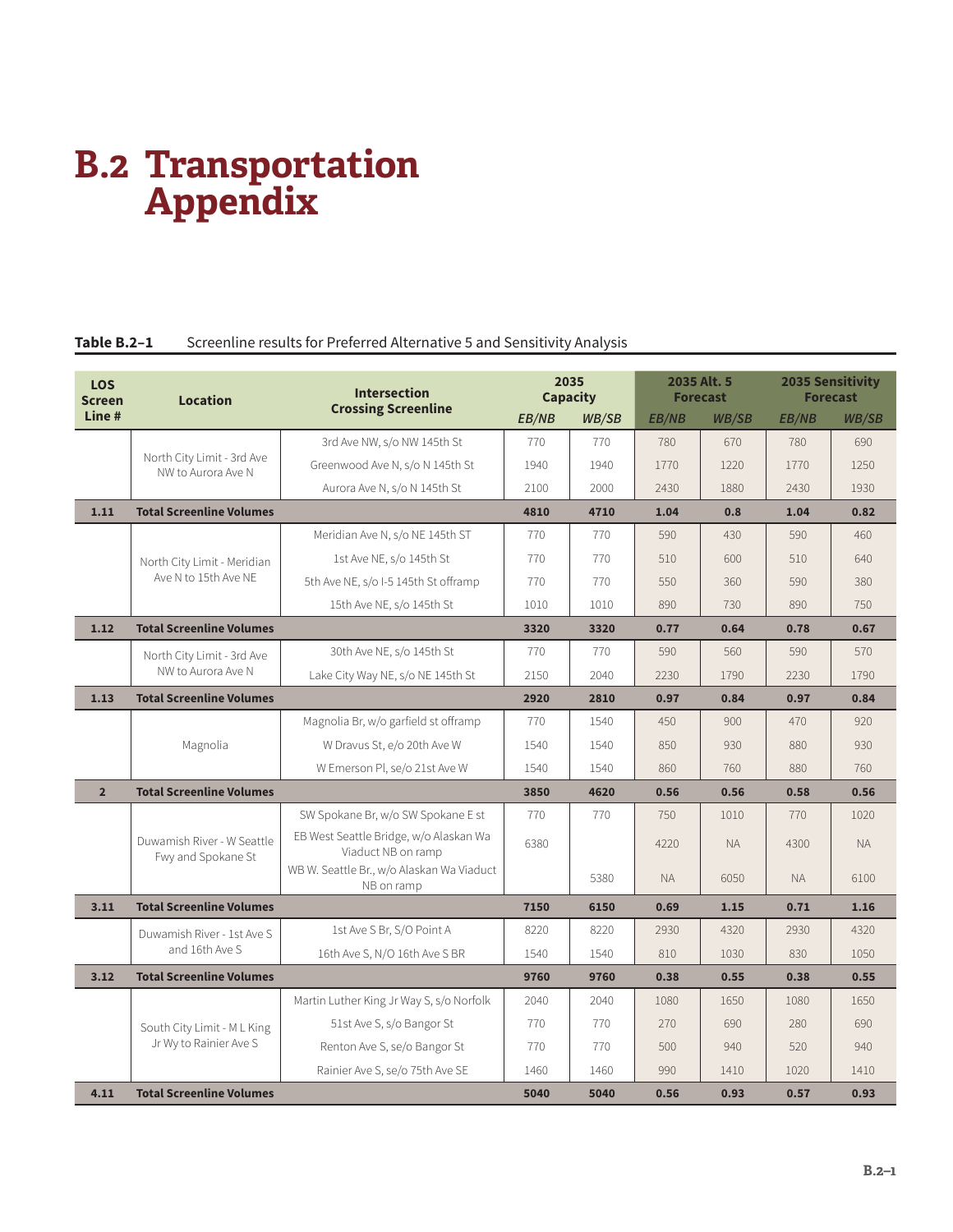3. ANALYSIS 4. COMMENTS **APPENDICES**

#### **B.2 Transportation**

| Table B.2-1 | Screenline results for Preferred Alternative 5 and Sensitivity Analysis (cont.) |
|-------------|---------------------------------------------------------------------------------|
|-------------|---------------------------------------------------------------------------------|

| <b>LOS</b><br><b>Screen</b> | <b>Location</b>                                 | <b>Intersection</b><br><b>Crossing Screenline</b>                                                                        | 2035<br><b>Capacity</b> |       |       | 2035 Alt. 5<br><b>Forecast</b> |              | <b>2035 Sensitivity</b><br><b>Forecast</b> |
|-----------------------------|-------------------------------------------------|--------------------------------------------------------------------------------------------------------------------------|-------------------------|-------|-------|--------------------------------|--------------|--------------------------------------------|
| Line#                       |                                                 |                                                                                                                          | <b>EB/NB</b>            | WB/SB | EB/NB | <b>WB/SB</b>                   | <b>EB/NB</b> | <b>WB/SB</b>                               |
|                             |                                                 | Marine View Drive SW, N/O 46th Ave SW                                                                                    | 770                     | 770   | 390   | 240                            | 400          | 250                                        |
|                             |                                                 | 35th Ave SW, N/O SW Roxbury St                                                                                           | 1010                    | 1010  | 790   | 920                            | 830          | 920                                        |
|                             |                                                 | 26th Ave SW, N/O SW Roxbury St                                                                                           | 770                     | 770   | 380   | 520                            | 390          | 520                                        |
|                             | South City Limit - Marine Dr                    | Delridge Wy, NW/o SW cambridge st                                                                                        | 770                     | 770   | 690   | 420                            | 710          | 430                                        |
|                             | SW to Meyers Wy S                               | 16th Ave SW, n/o SW cambridge st                                                                                         | 770                     | 770   | 250   | 540                            | 250          | 540                                        |
|                             |                                                 | 8th Ave SW, N/O SW Roxbury St                                                                                            | 770                     | 770   | 350   | 580                            | 370          | 580                                        |
|                             |                                                 | Olson Pl SW, SW/o 1st Ave S                                                                                              | 1010                    | 1010  | 1070  | 1440                           | 1070         | 1440                                       |
|                             |                                                 | Myers Way S, S/O Olson Pl SW                                                                                             | 1540                    | 1540  | 210   | 670                            | 210          | 670                                        |
| 4.12                        | <b>Total Screenline Volumes</b>                 |                                                                                                                          | 7410                    | 7410  | 0.56  | 0.72                           | 0.57         | 0.72                                       |
|                             |                                                 | SR 99(W Marginal Way S, SE/O Cloverdale<br>St on ramp for NW flow; W Marginal Way S,<br>SE/O Kenyon on ramp for SE flow) | 2000                    | 2000  | 1980  | 2260                           | 2010         | 2260                                       |
|                             | South City Limit - SR 99 to<br>Airport Wy S     | 8th Ave S, s/o Director St                                                                                               | 770                     | 770   | 100   | 220                            | 100          | 230                                        |
|                             |                                                 | East Marginal Way S, SE/O<br>Boeing Dr, S 81st                                                                           | 2040                    | 2040  | 780   | 1020                           | 780          | 1020                                       |
|                             |                                                 | 14th Ave S, n/o Director St                                                                                              | 1540                    | 1540  | 590   | 830                            | 610          | 840                                        |
|                             |                                                 | Airport Way S, N/O S Norfolk St                                                                                          | 1000                    | 1000  | 820   | 1120                           | 840          | 1120                                       |
| 4.13                        | <b>Total Screenline Volumes</b>                 |                                                                                                                          | 7350                    | 7350  | 0.58  | 0.74                           | 0.59         | 0.74                                       |
|                             | Ship Canal Ballard Bridge                       | <b>Ballard Br</b>                                                                                                        | 2870                    | 3410  | 3390  | 2460                           | 3470         | 2550                                       |
| 5.11                        | <b>Total Screenline Volumes</b>                 |                                                                                                                          | 2870                    | 3410  | 1.18  | 0.72                           | 1.21         | 0.75                                       |
|                             | Ship Canal Fremont Bridge                       | Fremont Bridge                                                                                                           | 2210                    | 2210  | 1740  | 1560                           | 1770         | 1610                                       |
| 5.12                        | <b>Total Screenline Volumes</b>                 |                                                                                                                          | 2210                    | 2210  | 0.79  | 0.71                           | 0.8          | 0.73                                       |
|                             | Ship Canal Aurora Ave N                         | Aurora Br                                                                                                                | 5380                    | 5380  | 4950  | 4440                           | 5060         | 4530                                       |
| 5.13                        | <b>Total Screenline Volumes</b>                 |                                                                                                                          | 5380                    | 5380  | 0.92  | 0.82                           | 0.94         | 0.84                                       |
|                             | Ship Canal University and                       | University Bridge, SW/O Point A                                                                                          | 2210                    | 2210  | 1610  | 2140                           | 1640         | 2190                                       |
|                             | Montlake Bridges                                | Montlake Bridge, S/O Point A                                                                                             | 2210                    | 2210  | 2600  | 2520                           | 2650         | 2570                                       |
| 5.16                        | <b>Total Screenline Volumes</b>                 |                                                                                                                          | 4420                    | 4420  | 0.95  | 1.05                           | 0.97         | 1.08                                       |
|                             |                                                 | Seaview Ave NW, N/O NW 67th St                                                                                           | 1010                    | 1010  | 290   | 130                            | 300          | 130                                        |
|                             | South of NW 80th St -<br>Seaview Ave NW to 15th | 32nd Ave NW, S/O NW 80th St                                                                                              | 770                     | 770   | 100   | 360                            | <b>110</b>   | 370                                        |
|                             | Ave NW                                          | 24th Ave NW, S/O NW 80th St                                                                                              | 1010                    | 1010  | 700   | 520                            | 700          | 540                                        |
|                             |                                                 | 15th Ave NW, S/O NW 80th St                                                                                              | 3070                    | 2040  | 2000  | 1380                           | 2030         | 1410                                       |
| 6.11                        | <b>Total Screenline Volumes</b>                 |                                                                                                                          | 5860                    | 4830  | 0.53  | 0.5                            | 0.53         | 0.51                                       |
|                             | South of NW 80th St - 8th                       | 8th Ave NW, S/O NW 80th St                                                                                               | 1010                    | 1010  | 1050  | 890                            | 1080         | 930                                        |
|                             | Ave NW to Greenwood                             | 3rd Ave NW, S/O NW 80th St                                                                                               | 770                     | 770   | 660   | 570                            | 680          | 590                                        |
|                             | Ave N                                           | Greenwood Ave N, S/O N 80th St                                                                                           | 1010                    | 1010  | 720   | 710                            | 740          | 720                                        |
| 6.12                        | <b>Total Screenline Volumes</b>                 |                                                                                                                          | 2790                    | 2790  | 0.87  | 0.78                           | 0.89         | 0.8                                        |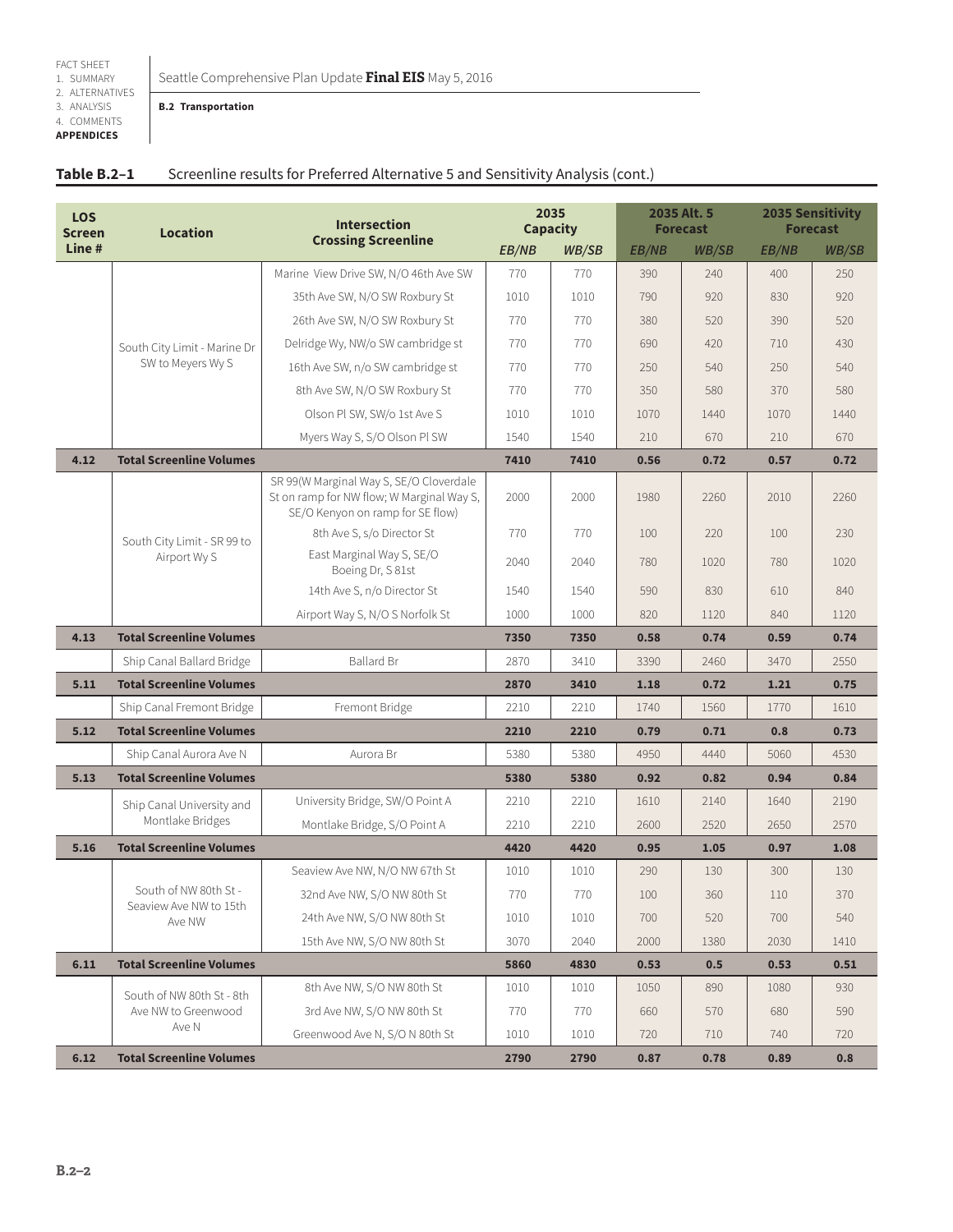**B.2 Transportation**

2. ALTERNATIVES 3. ANALYSIS 4. COMMENTS **APPENDICES**

| <b>LOS</b><br><b>Screen</b> | <b>Location</b>                                                     | <b>Intersection</b>                                                                                      |       | 2035<br><b>Capacity</b> |              | 2035 Alt. 5<br><b>Forecast</b> | <b>2035 Sensitivity</b><br><b>Forecast</b> |       |
|-----------------------------|---------------------------------------------------------------------|----------------------------------------------------------------------------------------------------------|-------|-------------------------|--------------|--------------------------------|--------------------------------------------|-------|
| Line#                       |                                                                     | <b>Crossing Screenline</b>                                                                               | EB/NB | WB/SB                   | <b>EB/NB</b> | <b>WB/SB</b>                   | EB/NB                                      | WB/SB |
|                             |                                                                     | Linden Ave N, S/O N 80th St                                                                              | 770   | 770                     | 340          | 290                            | 360                                        | 300   |
|                             |                                                                     | Aurora Ave N, S/O N 80th St                                                                              | 2150  | 2150                    | 1900         | 1300                           | 1930                                       | 1330  |
|                             | South of NE 80th St -                                               | Green Lake Drive N, SE/O N 80th St                                                                       | 1010  | 1010                    | 310          | 170                            | 310                                        | 170   |
|                             | Linden Ave N to 1st Ave NE                                          | Wallingford Ave N, S/O N 80th St                                                                         | 770   | 770                     | 330          | 350                            | 350                                        | 370   |
|                             |                                                                     | Stroud Ave N, SW/O N 80th St                                                                             | 770   | 770                     | 300          | 200                            | 300                                        | 200   |
|                             |                                                                     | 1st Ave NE, S/O NE 80th St                                                                               | 770   | 770                     | 200          | 290                            | 230                                        | 320   |
| 6.13                        | <b>Total Screenline Volumes</b>                                     |                                                                                                          | 6240  | 6240                    | 0.54         | 0.41                           | 0.56                                       | 0.43  |
|                             |                                                                     | 5th Ave NE, S/O NE 78th St                                                                               | 770   | 770                     | 540          | 500                            | 550                                        | 510   |
|                             | South of NE 80th St - 5th                                           | Roosevelt Way NE (one-<br>way), N/O NE 73rd St                                                           |       | 1840                    | <b>NA</b>    | 1370                           | <b>NA</b>                                  | 1400  |
|                             | Ave NE to 15th Ave NE                                               | Lake City Way NE, SW/O NE 80th St                                                                        | 2040  | 2040                    | 2030         | 1160                           | 2040                                       | 1180  |
|                             |                                                                     | 15th Ave NE, S/O NE 75th St                                                                              | 1540  | 770                     | 650          | 610                            | 650                                        | 620   |
| 6.14                        | <b>Total Screenline Volumes</b>                                     |                                                                                                          | 4350  | 5420                    | 0.74         | 0.67                           | 0.74                                       | 0.68  |
|                             |                                                                     | 20th Ave NE, S/O NE 75th St                                                                              | 770   | 770                     | 420          | 210                            | 460                                        | 240   |
|                             | South of NF 80th ST - 20th<br>Ave NE to Sand Point Way<br><b>NE</b> | 25th Ave NE, S/O NE 75th St                                                                              | 1540  | 770                     | 950          | 610                            | 960                                        | 610   |
|                             |                                                                     | 35th Ave NE, S/O NE 75th St                                                                              | 1540  | 770                     | 860          | 740                            | 870                                        | 760   |
|                             |                                                                     | 40th Ave NE, S/O NE 75th St                                                                              | 770   | 770                     | 490          | 290                            | 500                                        | 290   |
|                             |                                                                     | Sand Point Way NE, S/O NE 74th St                                                                        | 1540  | 1540                    | 1130         | 830                            | 1140                                       | 850   |
| 6.15                        | <b>Total Screenline Volumes</b>                                     |                                                                                                          | 6160  | 4620                    | 0.63         | 0.58                           | 0.64                                       | 0.6   |
|                             |                                                                     | Fremont Pl N, NW/O Fremont Ave N                                                                         | 1940  | 1940                    | 860          | 1050                           | 880                                        | 1060  |
|                             | West of Aurora Ave -                                                | N 39th St, W/O Fremont Ave N                                                                             | 770   | 770                     | 610          | 730                            | 620                                        | 740   |
|                             | Fremont Pl N to N 65th St                                           | N 46th St, W/O Phinney Ave N.                                                                            | 1540  | 1540                    | 940          | 980                            | 960                                        | 1010  |
|                             |                                                                     | N 50th St, W/O Fremont Ave N                                                                             | 770   | 770                     | 610          | 730                            | 630                                        | 750   |
|                             |                                                                     | N 65th St, W/O Linden Ave N                                                                              | 770   | 770                     | 240          | 270                            | 240                                        | 290   |
| 7.11                        | <b>Total Screenline Volumes</b>                                     |                                                                                                          | 5790  | 5790                    | 0.56         | 0.65                           | 0.58                                       | 0.67  |
|                             |                                                                     | N 80th St, W/O Linden Ave N                                                                              | 960   | 960                     | 750          | 770                            | 780                                        | 790   |
|                             |                                                                     | N 85th St, W/O Linden Ave N                                                                              | 1540  | 1540                    | 880          | 1120                           | 910                                        | 1160  |
|                             | West of Aurora Ave - N 80th                                         | N 105th St w/o Evanston                                                                                  | 1540  | 1540                    | 760          | 1060                           | 780                                        | 1080  |
|                             | St to N 145th St                                                    | N 125th St, W/O Aurora Ave N                                                                             | 1010  | 1010                    | 450          | 400                            | 470                                        | 420   |
|                             |                                                                     | N 130th St, W/O Linden Ave N                                                                             | 960   | 960                     | 690          | 820                            | 700                                        | 840   |
|                             |                                                                     | N 145th St, W/O Linden Ave                                                                               | 1540  | 1540                    | 740          | 880                            | 740                                        | 880   |
| 7.12                        | <b>Total Screenline Volumes</b>                                     |                                                                                                          | 7550  | 7550                    | 0.57         | 0.67                           | 0.58                                       | 0.68  |
|                             | South of Lake Union                                                 | Valley St, W/O Fairview Ave N<br>Mercer St, W/O Fairview Ave N for E flow;<br>E/O Boren Ave N for W flow | 6150  | 6150                    | 5570         | 5070                           | 5650                                       | 5150  |
|                             |                                                                     | Republican St, w/o Eastlake Ave                                                                          |       |                         |              |                                |                                            |       |
|                             |                                                                     | Denny Way, E/O Minor Ave                                                                                 |       |                         |              |                                |                                            |       |
| 8                           | <b>Total Screenline Volumes</b>                                     |                                                                                                          | 6150  | 6150                    | 0.91         | 0.82                           | 0.92                                       | 0.84  |

# Table B.2-1 Screenline results for Preferred Alternative 5 and Sensitivity Analysis (cont.)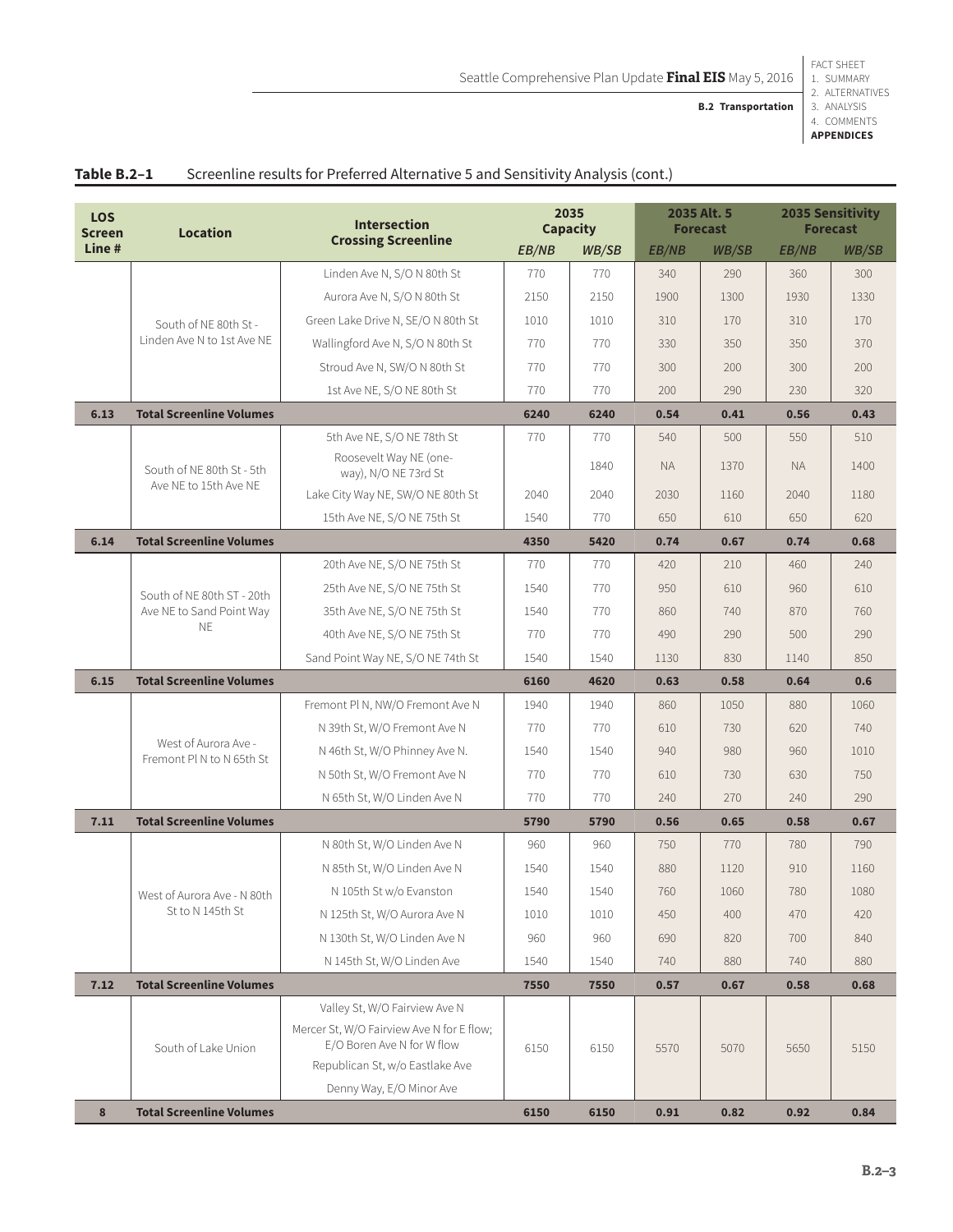3. ANALYSIS 4. COMMENTS **APPENDICES**

#### **B.2 Transportation**

| Table B.2-1 | Screenline results for Preferred Alternative 5 and Sensitivity Analysis (cont.) |
|-------------|---------------------------------------------------------------------------------|
|-------------|---------------------------------------------------------------------------------|

| <b>LOS</b><br><b>Screen</b> | <b>Intersection</b><br><b>Location</b>                       |                                                                                                           |       | 2035<br><b>Capacity</b> |              | 2035 Alt. 5<br><b>Forecast</b> |       | <b>2035 Sensitivity</b><br><b>Forecast</b> |  |
|-----------------------------|--------------------------------------------------------------|-----------------------------------------------------------------------------------------------------------|-------|-------------------------|--------------|--------------------------------|-------|--------------------------------------------|--|
| Line#                       |                                                              | <b>Crossing Screenline</b><br>EB/NB                                                                       |       | WB/SB                   | <b>EB/NB</b> | <b>WB/SB</b>                   | EB/NB | WB/SB                                      |  |
|                             |                                                              | Beach Dr SW, SE/O 61st Ave SW                                                                             | 770   | 770                     | 190          | 250                            | 200   | 260                                        |  |
|                             |                                                              | 55th Ave SW, S/O SW Charlestown St                                                                        | 770   | 770                     | 170          | 80                             | 170   | 80                                         |  |
|                             |                                                              | California Ave SW, S/O SW Charlestown St                                                                  | 1010  | 1010                    | 660          | 980                            | 670   | 1000                                       |  |
|                             | South of Spokane St -<br>Beach Dr SW to W Marginal<br>Way SW | Fauntleroy Wy SW (West Seattle Br,<br>NE/O Fauntleroy Wy SW for NE flow;<br>NE/O 35th Ave SW for SW flow) | 3590  | 3590                    | 2800         | 3250                           | 2870  | 3290                                       |  |
|                             |                                                              | SW Avalon Wy, N/O 30th Ave SW                                                                             | 1010  | 1010                    | 630          | 960                            | 640   | 980                                        |  |
|                             |                                                              | Delridge Wy, S/O SW Andover St                                                                            | 1010  | 1010                    | 730          | 940                            | 730   | 950                                        |  |
|                             |                                                              | W Marginal Way SW                                                                                         | 2000  | 2000                    | 850          | 840                            | 870   | 840                                        |  |
| 9.11                        | <b>Total Screenline Volumes</b>                              |                                                                                                           | 10160 | 10160                   | 0.59         | 0.72                           | 0.6   | 0.73                                       |  |
|                             |                                                              | E Marginal Way SW, N/O Alaskan Wy Vi SB                                                                   | 1150  | 1150                    | 510          | 1130                           | 510   | 1130                                       |  |
|                             |                                                              | Alaskan Wy, N/O East Marginal Way S                                                                       | 3590  | 3590                    | 2350         | 2530                           | 2420  | 2530                                       |  |
|                             | South of Spokane St - E                                      | 1st Ave S, S/O S Spokane SR St                                                                            | 2040  | 2040                    | 1070         | 1440                           | 1100  | 1450                                       |  |
|                             | Marginal Way S to Airport<br>Way S                           | 4th Ave S, S/O S Spokane SR St                                                                            | 2040  | 2040                    | 1910         | 2060                           | 1960  | 2080                                       |  |
|                             |                                                              | 6th Ave S, S/O S Forest St                                                                                | 1540  | 1940                    | 880          | 1120                           | 890   | 1130                                       |  |
|                             |                                                              | Airport Way S, N/O S Spokane St for SB<br>flow; S/O S Spokane St for NB flow                              | 2040  | 2040                    | 680          | 740                            | 680   | 740                                        |  |
| 9.12                        | <b>Total Screenline Volumes</b>                              |                                                                                                           | 12400 | 12800                   | 0.6          | 0.7                            | 0.61  | 0.71                                       |  |
|                             |                                                              | 15th Ave S, S/O S Bradford St                                                                             | 2920  | 1540                    | 1220         | 790                            | 1220  | 810                                        |  |
|                             | South of Spokane St - 15th                                   | Beacon Ave S, S/O S Spokane St                                                                            | 1010  | 1010                    | 1000         | 1030                           | 1030  | 1040                                       |  |
|                             | Ave S to Rainier Ave S                                       | Martin Luther King Jr Way<br>S, N/O S Andover St                                                          | 1010  | 1010                    | 770          | 1020                           | 770   | 1020                                       |  |
|                             |                                                              | Rainier Ave S, SE/O M LK                                                                                  | 2040  | 2040                    | 1590         | 2150                           | 1630  | 2160                                       |  |
| 9.13                        | <b>Total Screenline Volumes</b>                              |                                                                                                           | 6980  | 5600                    | 0.66         | 0.89                           | 0.67  | 0.9                                        |  |
|                             |                                                              | Alaskan Wy S, N of S King St                                                                              | 2140  | 2040                    | 720          | 1720                           | 740   | 1730                                       |  |
|                             | South of S Jackson St -                                      | SR 99 Tunnel                                                                                              | 3940  | 3940                    | 3960         | 3960                           | 3960  | 3960                                       |  |
|                             | Alaskan Way S to 4th Ave S                                   | 1st Ave S, N/O S King St                                                                                  | 2040  | 2040                    | 1240         | 1710                           | 1260  | 1730                                       |  |
|                             |                                                              | 2nd Ave S, N/O S King St                                                                                  | 1540  | 1540                    | 820          | 510                            | 850   | 510                                        |  |
|                             |                                                              | 4th Ave S, S/O 2nd Ave ET S                                                                               | 2920  | 1940                    | 1350         | 1790                           | 1350  | 1790                                       |  |
| 10.11                       | <b>Total Screenline Volumes</b>                              |                                                                                                           | 12580 | 11500                   | 0.64         | 0.84                           | 0.65  | 0.84                                       |  |
|                             |                                                              | 12th Ave S, S/O S Weller St                                                                               | 1010  | 1010                    | 1160         | 1310                           | 1190  | 1320                                       |  |
|                             |                                                              | Rainier Ave S, SE/O Boren Ave S                                                                           | 1010  | 1010                    | 1330         | 1250                           | 1330  | 1290                                       |  |
|                             | South of S Jackson St - 12th                                 | 23rd Ave S, S/O S Jackson St                                                                              | 1540  | 1540                    | 690          | 870                            | 730   | 870                                        |  |
|                             | Ave S to Lakeside Ave S                                      | Martin Luther King Jr Way<br>S, S/O S Jackson St                                                          | 1010  | 1010                    | 970          | 1100                           | 1000  | 1100                                       |  |
|                             |                                                              | 31st Ave S, S/O S Jackson St                                                                              | 960   | 960                     | 310          | 570                            | 320   | 580                                        |  |
|                             |                                                              | Lakeside Ave S                                                                                            | 770   | 770                     | 270          | 630                            | 270   | 650                                        |  |
| 10.12                       | <b>Total Screenline Volumes</b>                              |                                                                                                           | 6300  | 6300                    | 0.75         | 0.91                           | 0.77  | 0.92                                       |  |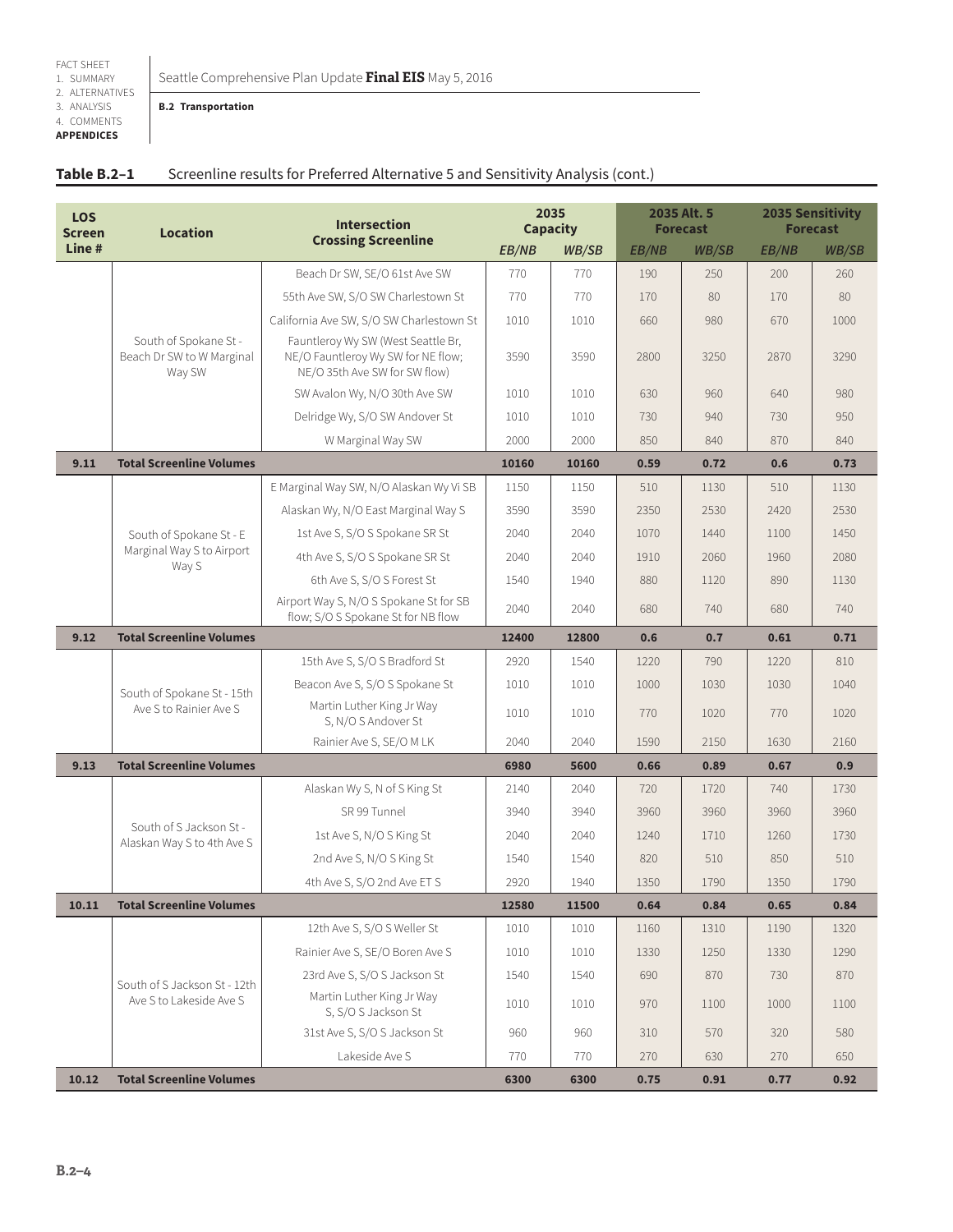Seattle Comprehensive Plan Update **Final EIS** May 5, 2016

2. ALTERNATIVES

3. ANALYSIS **B.2 Transportation**

4. COMMENTS **APPENDICES**

| <b>LOS</b><br><b>Screen</b> | <b>Location</b>                                | <b>Intersection</b>                                   |       | 2035<br><b>Capacity</b> |              | 2035 Alt. 5<br><b>Forecast</b> |              | <b>2035 Sensitivity</b><br><b>Forecast</b> |
|-----------------------------|------------------------------------------------|-------------------------------------------------------|-------|-------------------------|--------------|--------------------------------|--------------|--------------------------------------------|
| Line#                       |                                                | <b>Crossing Screenline</b>                            | EB/NB | <b>WB/SB</b>            | <b>EB/NB</b> | <b>WB/SB</b>                   | <b>EB/NB</b> | <b>WB/SB</b>                               |
|                             |                                                | S Jackson St, E/O 5th Ave S                           | 1010  | 1010                    | 950          | 590                            | 990          | 590                                        |
|                             |                                                | Yesler Way, W/O 6th Ave                               | 770   | 770                     | 180          | 350                            | 180          | 360                                        |
|                             |                                                | James St, NE/O 6th Ave                                | 2040  | 2040                    | 640          | 1930                           | 640          | 1940                                       |
|                             |                                                | Cherry St, NE/O 6th Ave                               | 1150  |                         | 730          | <b>NA</b>                      | 780          | <b>NA</b>                                  |
|                             |                                                | Madison St, SW/O 7th Ave                              | 1540  | 1630                    | 180          | 1840                           | 180          | 1870                                       |
|                             |                                                | Spring St, SW/O 6th Ave                               | 2760  |                         | 1430         | <b>NA</b>                      | 1450         | <b>NA</b>                                  |
|                             | East of CBD                                    | Seneca St, NE/O 6th Ave                               |       | 2760                    | <b>NA</b>    | 980                            | <b>NA</b>    | 1000                                       |
|                             |                                                | University, sw/o 6th                                  | 2330  |                         | 820          | <b>NA</b>                      | 830          | <b>NA</b>                                  |
|                             |                                                | Union St, NE of 7th Ave                               |       | 3500                    | <b>NA</b>    | 710                            | <b>NA</b>    | 710                                        |
|                             |                                                | Pike St, SW/O Terry Ave                               | 1540  | 1540                    | 990          | 330                            | 1020         | 360                                        |
|                             |                                                | Pine St, NE/O 9th Ave                                 | 770   | 960                     | 190          | 630                            | 210          | 660                                        |
|                             |                                                | Olive Way, NE/0 9th Ave                               | 3500  |                         | 1280         | <b>NA</b>                      | 1310         | <b>NA</b>                                  |
|                             |                                                | Howell St, ne/o 9th ave                               | 3940  |                         | 960          | <b>NA</b>                      | 960          | <b>NA</b>                                  |
| 12.12                       | <b>Total Screenline Volumes</b>                |                                                       |       | 14210                   | 0.39         | 0.52                           | 0.4          | 0.53                                       |
|                             |                                                | NE Northgate Way, E/O 5th Ave NE                      | 2040  | 2040                    | 1610         | 1260                           | 1650         | 1290                                       |
|                             | East of I-5 NE Northgate<br>Way to NE 145th St | NE 125th St (Roosevelt Way<br>NE, SE/O NE 130th St N) | 1010  | 1010                    | 750          | 1110                           | 760          | 1110                                       |
|                             |                                                | NE 145th St, E/O 5th Ave NE                           | 1540  | 1540                    | 1600         | 1270                           | 1600         | 1290                                       |
| 13.11                       | <b>Total Screenline Volumes</b>                |                                                       | 4590  | 4590                    | 0.86         | 0.79                           | 0.88         | 0.8                                        |
|                             |                                                | NE 80th St, E/O 5th Ave NE                            | 770   | 770                     | 720          | 490                            | 720          | 500                                        |
|                             | East of I-5 NE 65th St to NE                   | NE 75th St, W/O Roosevelt Way NE                      | 2040  | 2040                    | 800          | 1080                           | 810          | 1090                                       |
|                             | 80th St                                        | NE 70th St, W/O Roosevelt Way NE                      | 770   | 770                     | 540          | 450                            | 550          | 480                                        |
|                             |                                                | NE 65th St, W/O Roosevelt Way NE                      | 1540  | 1540                    | 540          | 700                            | 540          | 720                                        |
| 13.12                       | <b>Total Screenline Volumes</b>                |                                                       | 5120  | 5120                    | 0.51         | 0.53                           | 0.51         | 0.55                                       |
|                             |                                                | NE Pacific St, NW/O NE Boat St                        | 1010  | 1010                    | 1190         | 1040                           | 1200         | 1070                                       |
|                             |                                                | NE 40th St, E/O 7th Ave NE                            | 770   | 770                     | 650          | 410                            | 670          | 430                                        |
|                             | Fast of I-5 NF Pacific St to                   | NE 42nd St, E/O 7th Ave NE                            | 770   | 770                     | 330          | 210                            | 330          | 210                                        |
|                             | NE Ravenna Blvd                                | NE 45th St W/O Roosevelt Way NE                       | 2040  | 2040                    | 1310         | 1370                           | 1320         | 1390                                       |
|                             |                                                | NE 50th St W/O Roosevelt Way NE                       | 1540  | 1540                    | 540          | 1140                           | 560          | 1170                                       |
|                             |                                                | NE Ravenna Blvd, W/O Roosevelt Way                    | 1010  | 1010                    | 490          | 500                            | 490          | 510                                        |
| 13.13                       | <b>Total Screenline Volumes</b>                |                                                       | 7140  | 7140                    | 0.63         | 0.65                           | 0.64         | 0.67                                       |

# Table B.2-1 Screenline results for Preferred Alternative 5 and Sensitivity Analysis (cont.)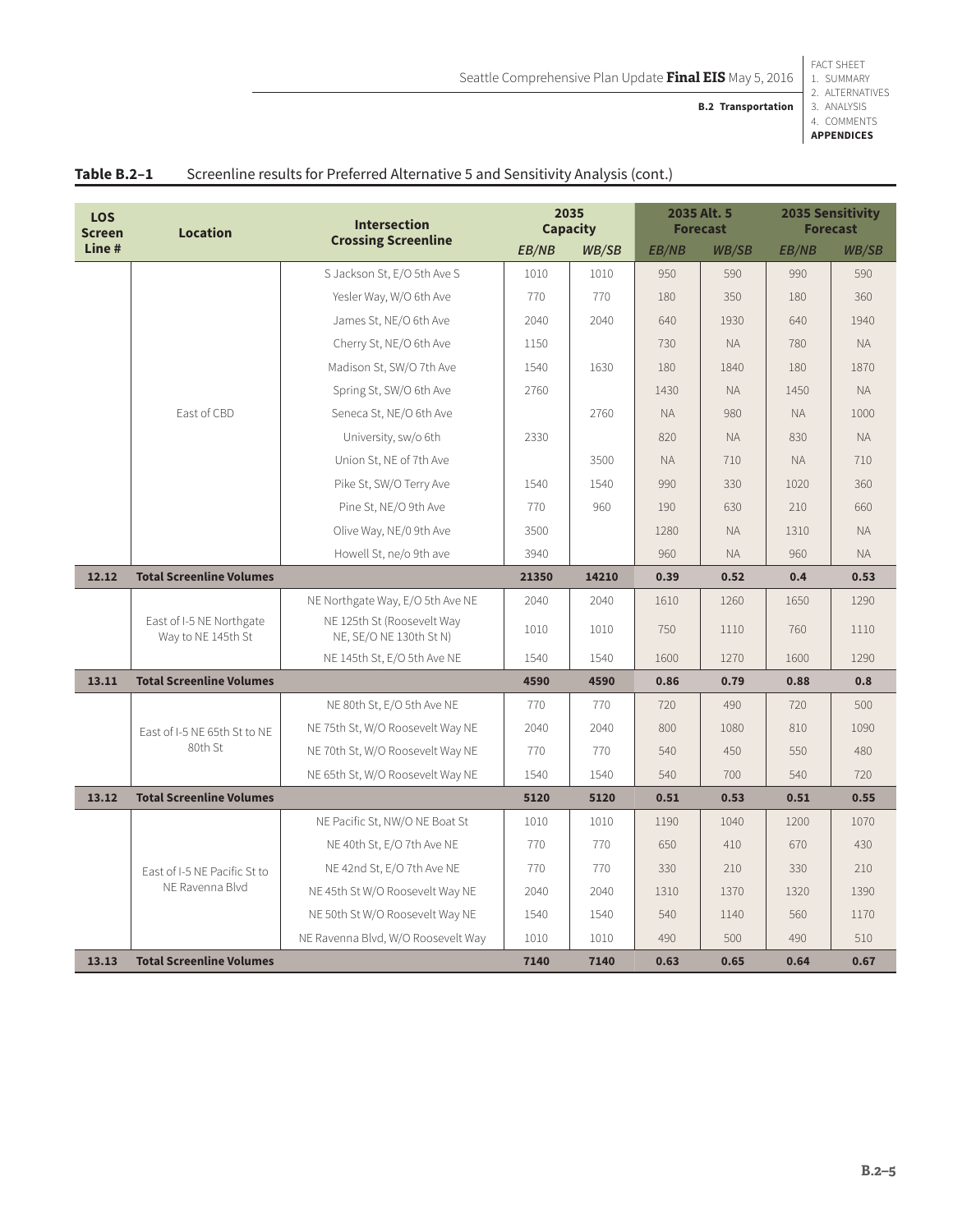**B.2 Transportation**

## **Table B.2–2** 2035 mode share by sector

|                                              | Mode Share (%) |            |                |                          |                |  |  |
|----------------------------------------------|----------------|------------|----------------|--------------------------|----------------|--|--|
| <b>Sector (Urban Village)</b>                | <b>SOV</b>     | <b>HOV</b> | <b>Transit</b> | Walk                     | <b>Bike</b>    |  |  |
| <b>Northwest Seattle (Ballard)</b>           |                |            |                |                          |                |  |  |
| 2015 Existing                                | 39             | 31         | 11             | 14                       | 5              |  |  |
| 2035 Alternative 1                           | 37             | 30         | 13             | 14                       | 6              |  |  |
| 2035 Alternative 2                           | 37             | 30         | 13             | 14                       | 6              |  |  |
| 2035 Alternative 3                           | 37             | 30         | 13             | 14                       | 6              |  |  |
| 2035 Alternative 4                           | 37             | 30         | 13             | 15                       | 6              |  |  |
| 2035 Preferred Alternative                   | 37             | 30         | 13             | 15                       | 6              |  |  |
| 2035 Sensitivity Analysis                    | 36             | 30         | 13             | 15                       | 6              |  |  |
| <b>Northeast Seattle (Northgate)</b>         |                |            |                |                          |                |  |  |
| 2015 Existing                                | 37             | 29         | 14             | 16                       | 4              |  |  |
| 2035 Alternative 1                           | 35             | 28         | 16             | 16                       | 5              |  |  |
| 2035 Alternative 2                           | 35             | 28         | 16             | 16                       | 5              |  |  |
| 2035 Alternative 3                           | 35             | 28         | 16             | 16                       | 5              |  |  |
| 2035 Alternative 4                           | 35             | 28         | 16             | 16                       | 5              |  |  |
| 2035 Preferred Alternative                   | 35             | 28         | 16             | 16                       | 5              |  |  |
| 2035 Sensitivity Analysis                    | 34             | 27         | 17             | 16                       | 5              |  |  |
| Queen Anne/Magnolia (Upper Queen Anne)       |                |            |                |                          |                |  |  |
| 2015 Existing                                | 38             | 26         | 12             | 18                       | 7              |  |  |
| 2035 Alternative 1                           | 34             | 24         | 14             | 20                       | 8              |  |  |
| 2035 Alternative 2                           | 34             | 24         | 14             | 20                       | 8              |  |  |
| 2035 Alternative 3                           | 35             | 25         | 14             | 19                       | 8              |  |  |
| 2035 Alternative 4                           | 35             | 25         | 14             | 19                       | 8              |  |  |
| 2035 Preferred Alternative                   | 34             | 25         | 14             | 19                       | 8              |  |  |
| 2035 Sensitivity Analysis                    | 34             | 24         | 15             | 19                       | 8              |  |  |
| <b>Downtown/Lake Union (Downtown)</b>        |                |            |                |                          |                |  |  |
| 2015 Existing                                | 23             | 15         | 37             | 20                       | 4              |  |  |
| 2035 Alternative 1                           | 17             | 12         | 42             | 23                       | 6              |  |  |
| 2035 Alternative 2                           | 17             | 12         | 41             | 24                       | 6              |  |  |
| 2035 Alternative 3                           | 17             | 12         | 42             | 23                       | 6              |  |  |
| 2035 Alternative 4                           | 17             | 12         | 43             | 23                       | 6              |  |  |
| 2035 Preferred Alternative                   | 17             | 12         | 42             | 23                       | 6              |  |  |
| 2035 Sensitivity Analysis                    | 16             | 12         | 44             | 23                       | 5              |  |  |
| Capitol Hill/Central District (Capitol Hill) |                |            |                |                          |                |  |  |
| 2015 Existing                                | 33             | 21         | 19             | 24                       | 3              |  |  |
| 2035 Alternative 1                           | 28             | 18         | 23             | 27                       | $\overline{4}$ |  |  |
| 2035 Alternative 2                           | 28             | 18         | 23             | 27                       | 4              |  |  |
| 2035 Alternative 3                           | 29             | 18         | 23             | 26                       | $\overline{4}$ |  |  |
| 2035 Alternative 4                           | 28             | 18         | 23             | 27                       | $\overline{4}$ |  |  |
| 2035 Preferred Alternative                   | 28             | 18         | 23             | 27                       | $\overline{4}$ |  |  |
| 2035 Sensitivity Analysis                    | 27             | 18         | 24             | 27                       | $\overline{4}$ |  |  |
| <b>West Seattle (West Seattle Junction)</b>  |                |            |                |                          |                |  |  |
| 2015 Existing                                | 37             | 44         | 11             | 6                        | 2              |  |  |
| 2035 Alternative 1                           | 35             | 43         | 12             | 6                        | 3              |  |  |
| 2035 Alternative 2                           | 35             | 43         | 12             | 6                        | 3              |  |  |
| 2035 Alternative 3                           | 35             | 44         | 12             | 6                        | 3              |  |  |
| 2035 Alternative 4                           | 35             | 43         | 12             | $\overline{7}$           | 3              |  |  |
| 2035 Preferred Alternative                   | 35             | 43         | 12             | $\overline{\mathcal{I}}$ | $\mathsf 3$    |  |  |
| 2035 Sensitivity Analysis                    | 35             | 43         | 12             | $\overline{7}$           | 3              |  |  |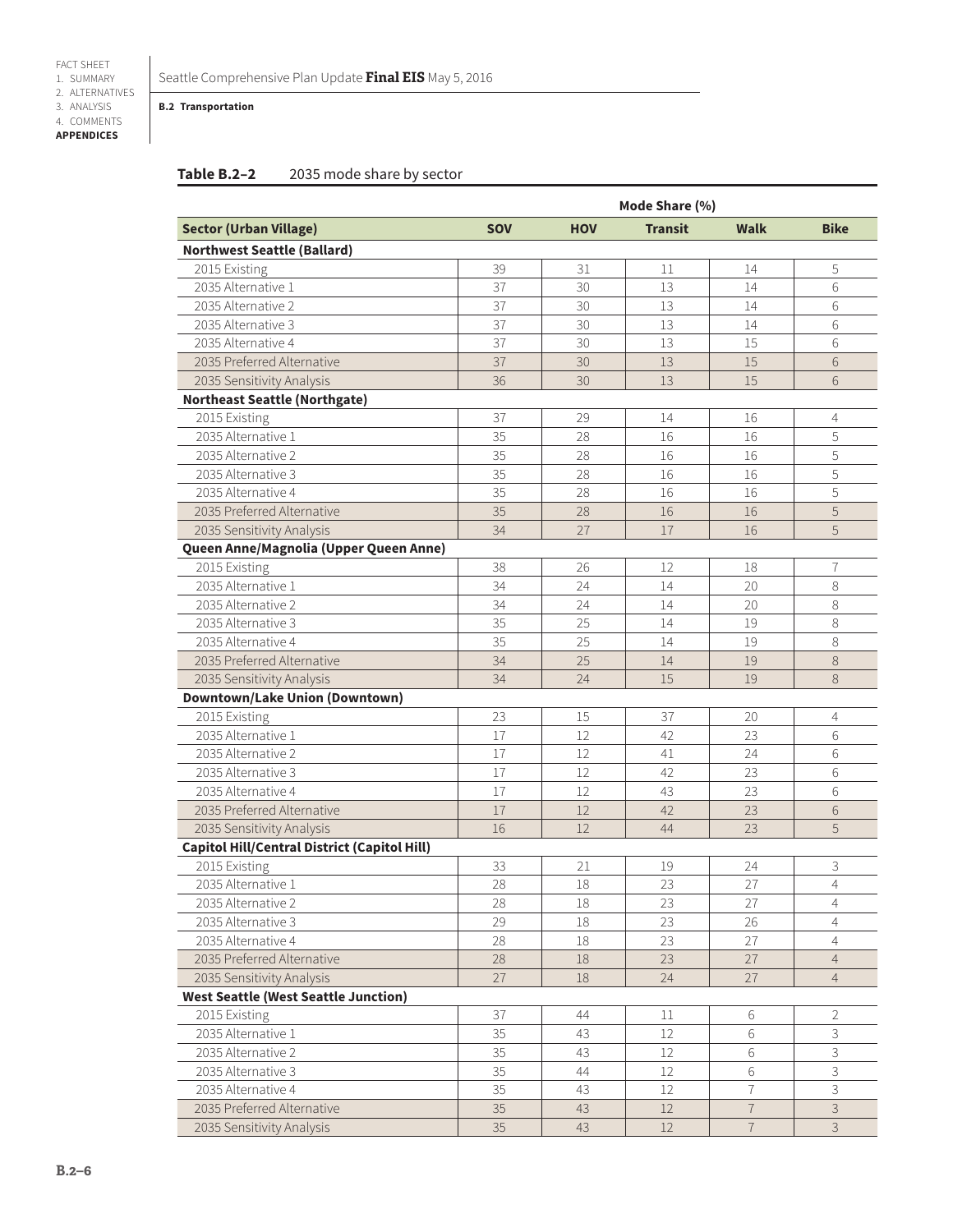**B.2 Transportation**

Seattle Comprehensive Plan Update **Final EIS** May 5, 2016

3. ANALYSIS 4. COMMENTS **APPENDICES**

## Table B.2-2 2035 mode share by sector (cont).

|                                    | Mode Share (%) |            |                |             |                |  |  |  |
|------------------------------------|----------------|------------|----------------|-------------|----------------|--|--|--|
| <b>Sector (Urban Village)</b>      | <b>SOV</b>     | <b>HOV</b> | <b>Transit</b> | <b>Walk</b> | <b>Bike</b>    |  |  |  |
| <b>Duwamish (South Park)</b>       |                |            |                |             |                |  |  |  |
| 2015 Existing                      | 54             | 27         | 13             | 5           | $\overline{2}$ |  |  |  |
| 2035 Alternative 1                 | 52             | 26         | 14             | 5           | 3              |  |  |  |
| 2035 Alternative 2                 | 51             | 26         | 15             | 5           | 3              |  |  |  |
| 2035 Alternative 3                 | 51             | 26         | 14             | 5           | 3              |  |  |  |
| 2035 Alternative 4                 | 52             | 26         | 14             | 5           | 3              |  |  |  |
| 2035 Preferred Alternative         | 51             | 26         | 14             | 5           | 3              |  |  |  |
| 2035 Sensitivity Analysis          | 51             | 26         | 15             | 5           | 3              |  |  |  |
| <b>Southeast Seattle (Othello)</b> |                |            |                |             |                |  |  |  |
| 2015 Existing                      | 40             | 31         | 14             | 9           | 6              |  |  |  |
| 2035 Alternative 1                 | 38             | 30         | 16             | 10          | $\overline{7}$ |  |  |  |
| 2035 Alternative 2                 | 38             | 30         | 16             | 9           | $\overline{7}$ |  |  |  |
| 2035 Alternative 3                 | 37             | 30         | 16             | 10          | $\overline{7}$ |  |  |  |
| 2035 Alternative 4                 | 37             | 29         | 16             | 10          | $\overline{7}$ |  |  |  |
| 2035 Preferred Alternative         | 38             | 30         | 16             | 10          | $\overline{7}$ |  |  |  |
| 2035 Sensitivity Analysis          | 37             | 29         | 16             | 10          | $\overline{7}$ |  |  |  |

*Source: Project travel demand model, 2016.*

| <b>Facility</b> |                                | <b>Existing</b> | 2035 Alt. 1 | 2035 Alt. 2 | 2035 Alt. 3 | 2035 Alt. 4 | 2035 Preferred<br><b>Alternative</b> | <b>2035 Sensitivity</b><br><b>Analysis</b> |
|-----------------|--------------------------------|-----------------|-------------|-------------|-------------|-------------|--------------------------------------|--------------------------------------------|
| $-5$            | N of NE Northgate Way          | 1.01            | 1.18        | 1.19        | 1.18        | 1.19        | 1.19                                 | 1.19                                       |
| $-5$            | Ship Canal Bridge              | 1.25            | 1.37        | 1.37        | 1.37        | 1.37        | 1.37                                 | 1.38                                       |
| $-5$            | N of W Seattle Bridge          | 1.17            | 1.26        | 1.27        | 1.26        | 1.26        | 1.26                                 | 1.28                                       |
| $-5$            | N of Boeign Access Rd          | 1.00            | 1.18        | 1.18        | 1.18        | 1.18        | 1.18                                 | 1.19                                       |
| $ -90$          | F of Rainier Ave S             | 1.13            | 1.33        | 1.34        | 1.34        | 1.34        | 1.33                                 | 1.35                                       |
| SR 509          | Btw S 112th St & Cloverdale St | 0.57            | 0.77        | 0.78        | 0.77        | 0.77        | 0.79                                 | 0.81                                       |
| SR 519          | W of 4th Ave                   | 0.83            | 0.90        | 0.93        | 0.90        | 0.90        | 0.90                                 | 0.93                                       |
| SR 520          | Lake Washington Bridge         | 0.80            | 1.04        | 1.04        | 1.04        | 1.04        | 1.04                                 | 1.05                                       |

## **Table B.2–3** State facilities: level of service D capacity ratios